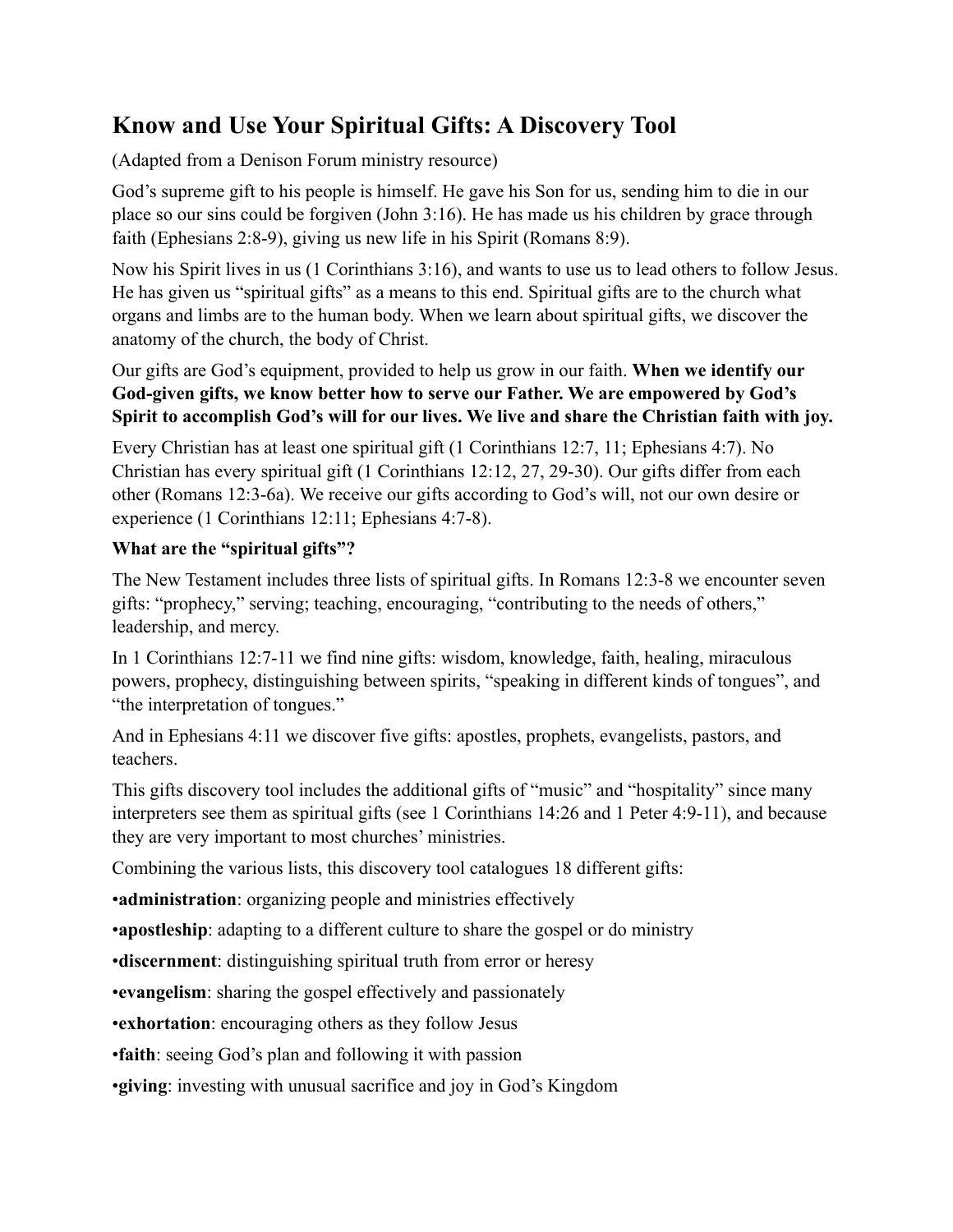•**hospitality**: using your home and/or resources to help others follow Jesus •**intercession**: praying with unusual passion and effectiveness •**knowledge**: discerning and sharing the deep truths of God's word and will •**leadership**: motivating and inspiring others to serve Jesus fully •**mercy**: showing God's grace to hurting people with unusual passion •**music**: sharing God's truth and love with unusual effectiveness •**prophecy**: preaching the word of God with personal passion and effectiveness •**serving**: meeting practical needs with unusual sacrifice and joy •**shepherding**: helping others grow spiritually •**teaching**: explaining God's word and truth with unusual effectiveness

•**wisdom**: relating biblical truth to practical life with great effectiveness

Some of these ministry areas are the responsibility only of those gifted to fulfill them, while others are the responsibility of all believers. For instance, those with the gift of prophecy should preach; those with the gift of teaching should teach the Bible to others; those with the gift of apostleship should be our leaders in missions ministry.

On the other hand, God expects all of his people to discern truth from error, share their faith, encourage others, have faith in him, give sacrificially, show hospitality to others, intercede regularly, seek to know and share his word, offer mercy to hurting people, meet practical needs with joy, help others grow spiritually, and relate his truth to life.

Whether we are "gifted" in these areas or not, we are responsible to meet these needs as God directs us. Those with spiritual gifts in these areas will typically be called to lead the rest of us in these ministries, and will model them with great effectiveness. Those who possess the gift of evangelism, for example, encourage us to share our faith when they demonstrate their gift in action. Those with the gift of serving will take the initiative to help in this area, and will show the rest of us how to serve with joy.

The spiritual gifts, then, do not confine our service only to the areas where we are gifted. Rather, they point the way to ministries where we will lead and serve with our greatest passion and joy.

## **What are** *my* **spiritual gifts?**

The following assessment is based on the belief that our passions and opportunities indicate the spiritual gifts God has imparted to us. Our passions indicate those areas of service which correspond with our desires, abilities, and interests; we may or may not have used these passions in ministry to this point in our lives. Our opportunities show us areas where God may have opened doors of service to us, and may indicate areas of spiritual giftedness.

This assessment will help guide you in the process of identifying these gifts.

INSTRUCTIONS: Read each statement and then rate yourself based on your perception as to how true each statement is about yourself.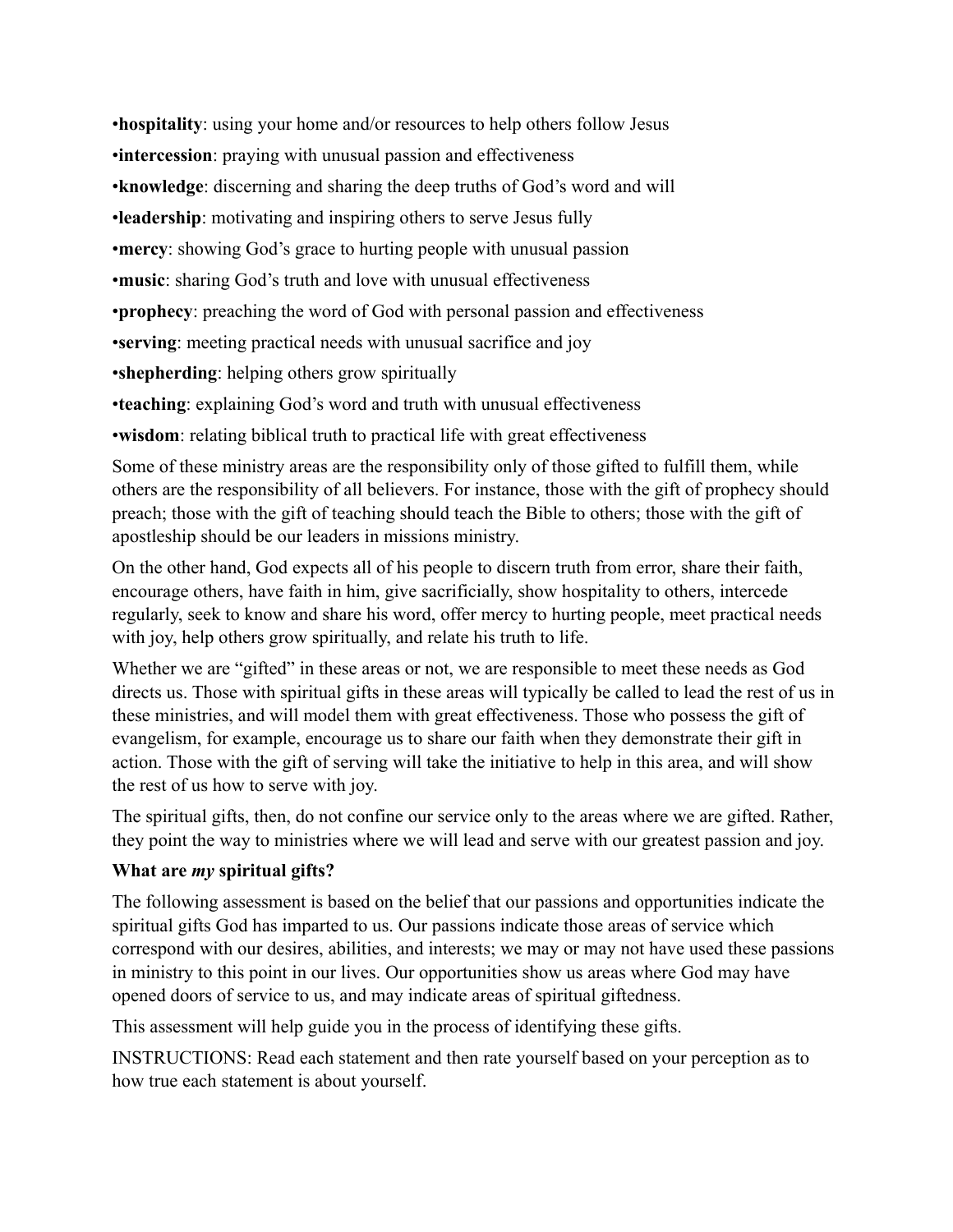5 – Almost always true

- 4 Often true
- 3 Sometimes true
- 2 Seldom true
- 1 Almost never true
- 1. People often tell me that I am a good organizer of groups and committees.
- \_\_\_\_\_\_ 2. Traveling and experiencing different cultures excites me.
- \_\_\_\_\_\_ 3. When I hear a sermon or Bible study, I seem to be able to tell when the speaker is teaching God's word and when he or she may be off track.
- \_\_\_\_\_\_ 4. I get excited at the prospect of talking to someone about the gospel.
- 5. I look for ways to speak a positive word to people, especially when they are hurting.
- \_\_\_\_\_\_ 6. I seem to be able to trust God in hard times, even when others struggle with their faith.
- 7. I enjoy contributing financially to the needs of others.
- 8. I love opening my home to others.
- \_\_\_\_\_\_ 9. When I hear about a need or problem, my first response is usually to pray.
- 10. I seem to have a gift for understanding what the Bible means by what it says.
- \_\_\_\_\_\_ 11. I find great joy in helping a group of people define and achieve their goals.
- \_\_\_\_\_\_ 12. I especially enjoy helping underprivileged people.
- 13. I especially enjoy using my musical abilities to help people follow Jesus.
- 14. I find great joy in proclaiming the word of God in public.
- 15. I am happiest when I work behind the scenes.
- 16. I have a deep desire to help other people become fully devoted followers of Jesus.
- 17. I find great joy in teaching the word of God to others.
- 18. When I read the Bible, I can usually tell how it relates to our problems today.
- 19. When I am part of a disorganized group, I become frustrated and want to help.
- 20. I seem to adapt to different languages & environments more easily than other people.
- 21. I am very concerned about helping people distinguish spiritual truth from error.
- \_\_\_\_\_\_ 22. I look for opportunities to share the gospel with people.
- 23. I enjoy sending notes and cards to encourage people.
	- 24. Others seem to be inspired by my strong faith.
- 25. I look for ways to invest my resources in the Kingdom of God.
	- 26. I enjoy preparing meals and decorations to make a ministry event successful.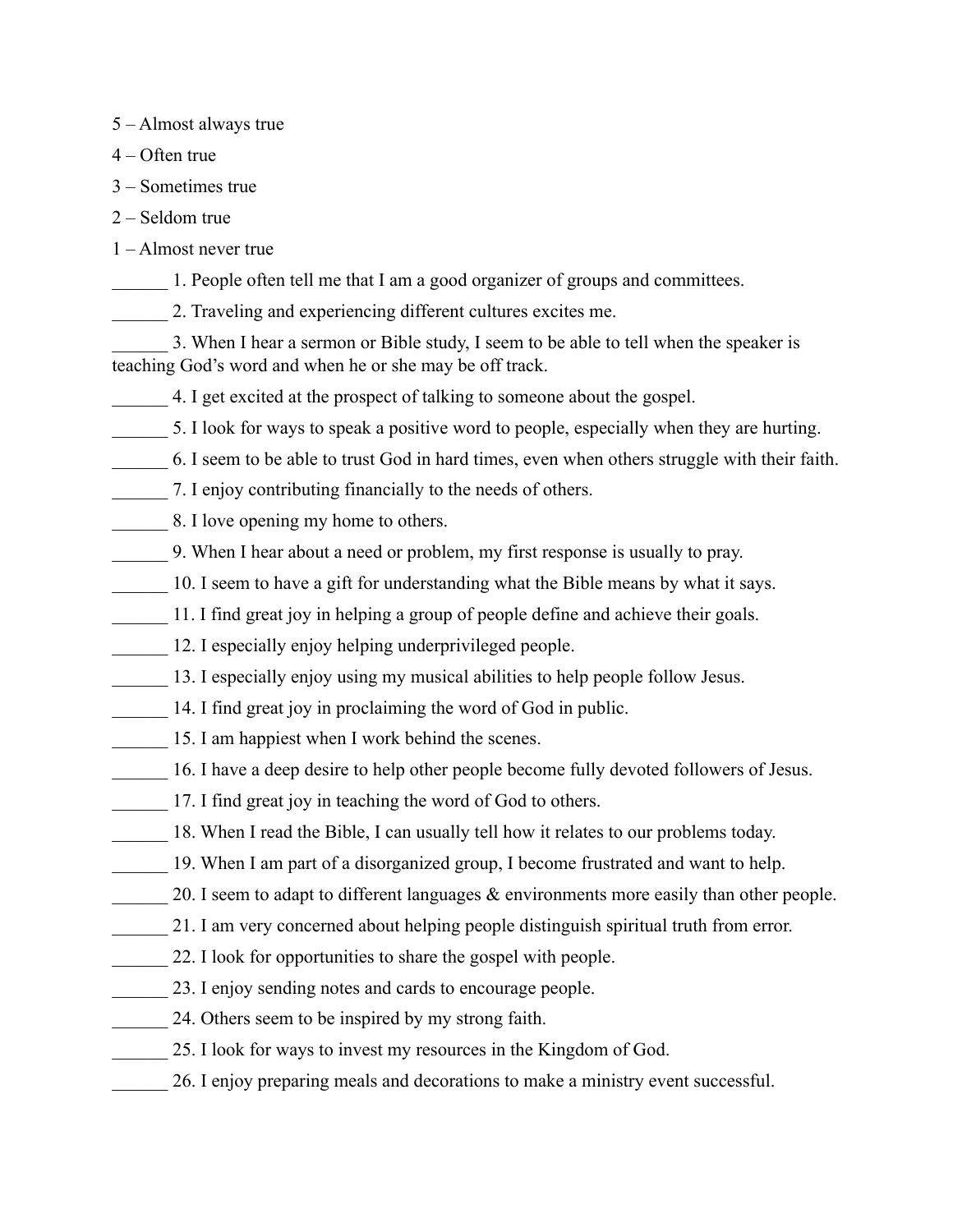27. Spending significant time in prayer is a very important part of my ministry.

28. I especially enjoy studying the Bible and discovering its applications to life today.

29. I become frustrated when a group does not have a clear purpose and strategy.

\_\_\_\_\_\_ 30. My heart goes out to people who are suffering; I want to do all I can to help them.

31. I am drawn to ministries which enable me to use my musical gifts for God.

32. I sense that the Holy Spirit uses me when I communicate his word in public.

33. I don't seem to get as weary in doing tedious work as others.

34. I would be willing to invest a significant amount of time in helping a small group of people grow closer to God.

\_\_\_\_\_\_ 35. I sense that the Holy Spirit uses me when I teach his word to others.

\_\_\_\_\_\_ 36. I seem to have a gift for finding biblical truth that meets the practical needs of others.

37. I can often see the end from the beginning, and know what steps to take to accomplish a goal.

38. I get excited at the thought of living in a different culture for the purpose of helping people follow Jesus.

\_\_\_\_\_\_ 39. People often ask me to help them when they need to know the right thing to do.

\_\_\_\_\_\_ 40. I am willing to take personal risks for the sake of sharing the gospel with others.

\_\_\_\_\_\_ 41. I have a strong desire to counsel hurting people.

\_\_\_\_\_\_ 42. I can consistently see the purpose of God in the circumstances of my life.

43. I find great joy in knowing that my financial gifts help other people follow Jesus.

44. I often invite people to my home and enjoy serving them there.

\_\_\_\_\_\_ 45. I find great joy in spending a significant amount of time in prayer.

\_\_\_\_\_\_ 46. Other people often ask me to help them understand the Bible.

\_\_\_\_\_\_ 47. When I become involved in a group, its members often ask me to lead.

48. I enjoy serving in hospitals, shelters, nursing homes, and benevolent ministries.

\_\_\_\_\_\_ 49. People tell me that my musical gifts help them worship God.

\_\_\_\_\_\_ 50. When I speak in public, I seem to have a gift for connecting God's word to the needs of those who listen to me.

51. I find joy in helping people meet their practical needs.

\_\_\_\_\_\_ 52. When I join a group, I feel responsible for helping the members grow spiritually.

53. When I teach God's word, I seem to have a gift for connecting biblical truth to the lives of those who listen to me.

\_\_\_\_\_\_ 54. In a group setting, others seem to look to me for counsel.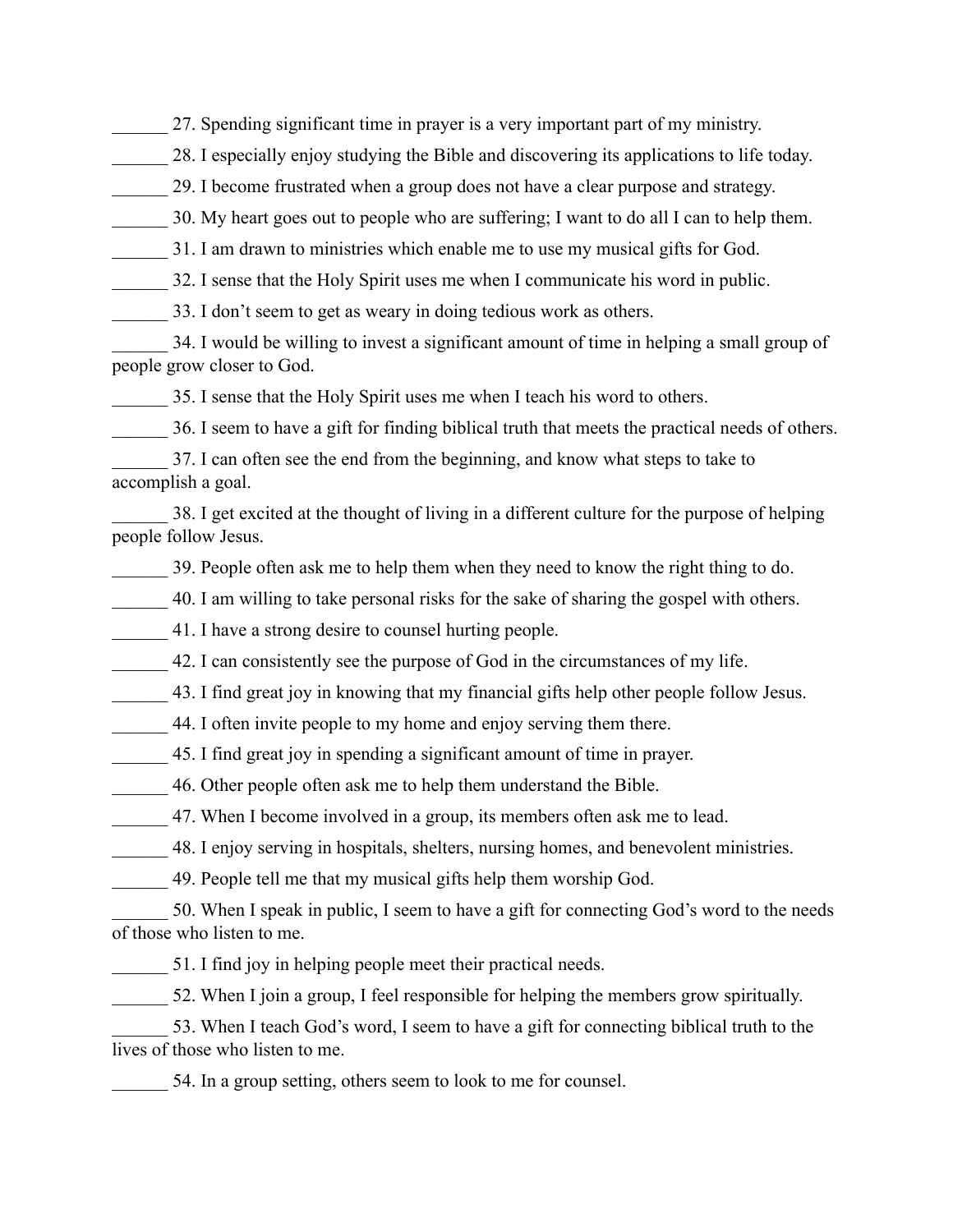\_\_\_\_\_\_ 55. People often ask me to help organize groups and accomplish goals.

56. I would be willing to make personal sacrifices for the sake of reaching people in different countries.

57. My impressions of people's character and intentions are usually proven right.

58. When I share my faith with people, they often seem to respond positively.

59. People who have come to me for encouragement and comfort often tell me that I have helped them.

\_\_\_\_\_\_ 60. When I find myself in difficult circumstances, I welcome them as an opportunity to watch God work.

\_\_\_\_\_\_ 61. When I hear of a ministry opportunity, I get excited about the chance to contribute.

\_\_\_\_\_\_ 62. I see my home as a significant way I can help others follow Jesus.

\_\_\_\_\_\_ 63. People know of my personal commitment to prayer ministry, and often call on me to pray for them.

\_\_\_\_\_\_ 64. I enjoy writing and sharing the insights I have gained from my personal Bible study.

\_\_\_\_\_\_ 65. I seem to have a gift for motivating and guiding people to accomplish their goals.

\_\_\_\_\_\_ 66. I am deeply concerned for those who are going through hard times.

\_\_\_\_\_\_ 67. When I perform musically, I can sense that the Holy Spirit is using me.

\_\_\_\_\_\_ 68. When I proclaim God's word in public, people tell me that they hear God speak to them through me.

\_\_\_\_\_\_ 69. I feel that God wants me to help the church by meeting the practical and physical needs of others.

\_\_\_\_\_\_ 70. I am very concerned about the spiritual maturity of those I know.

\_\_\_\_\_\_ 71. People tell me that they hear God speak through me when I teach his word.

\_\_\_\_\_\_ 72. When I have a problem, I can usually find the biblical wisdom I need.

\_\_\_\_\_\_ 73. I am to enjoy opportunities to use my organizational skills for God.

\_\_\_\_\_\_ 74. I am drawn to opportunities to serve God in a different culture.

\_\_\_\_\_\_ 75. I have learned to trust my intuition in knowing truth from falsehood.

\_\_\_\_\_\_ 76. I am able to share my faith very naturally and easily.

77. I am naturally able to find a way to comfort hurting people.

\_\_\_\_\_\_ 78. I am consistently confident that God's purpose will be fulfilled in my life and circumstances.

\_\_\_\_\_\_ 79. I am drawn to opportunities where my financial resources can make a difference.

\_\_\_\_\_\_ 80. I enjoy ministries which need help with hospitality.

81. I am excited about spending time in prayer with other people.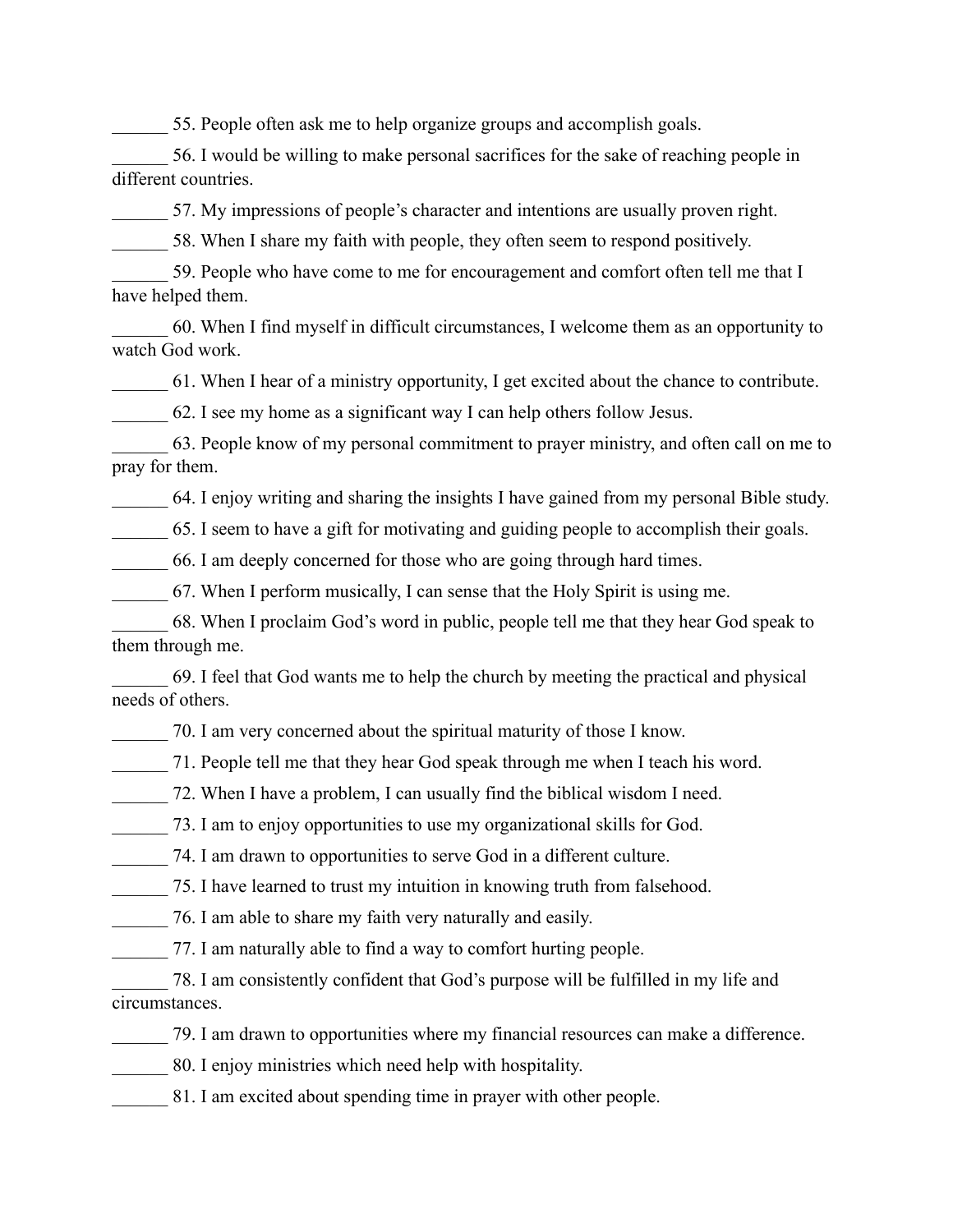82. I am drawn to ministries which enable me to share biblical truths I have discovered.

83. When I lead a group, people affirm the effectiveness of my work.

\_\_\_\_\_\_ 84. When I am involved in benevolent ministry, people affirm the effectiveness of my work.

85. I find great joy in glorifying God through my musical abilities.

\_\_\_\_\_\_ 86. I am drawn to opportunities to speak God's word in public.

\_\_\_\_\_\_ 87. I enjoy serving God by meeting the routine needs of the church and her people.

\_\_\_\_\_\_ 88. I am drawn to groups of people whom I can help to grow spiritually.

\_\_\_\_\_\_ 89. I enjoy opportunities to teach God's word to others.

\_\_\_\_\_\_ 90. I am drawn to opportunities to help people solve their problems by discovering the biblical truth they need.